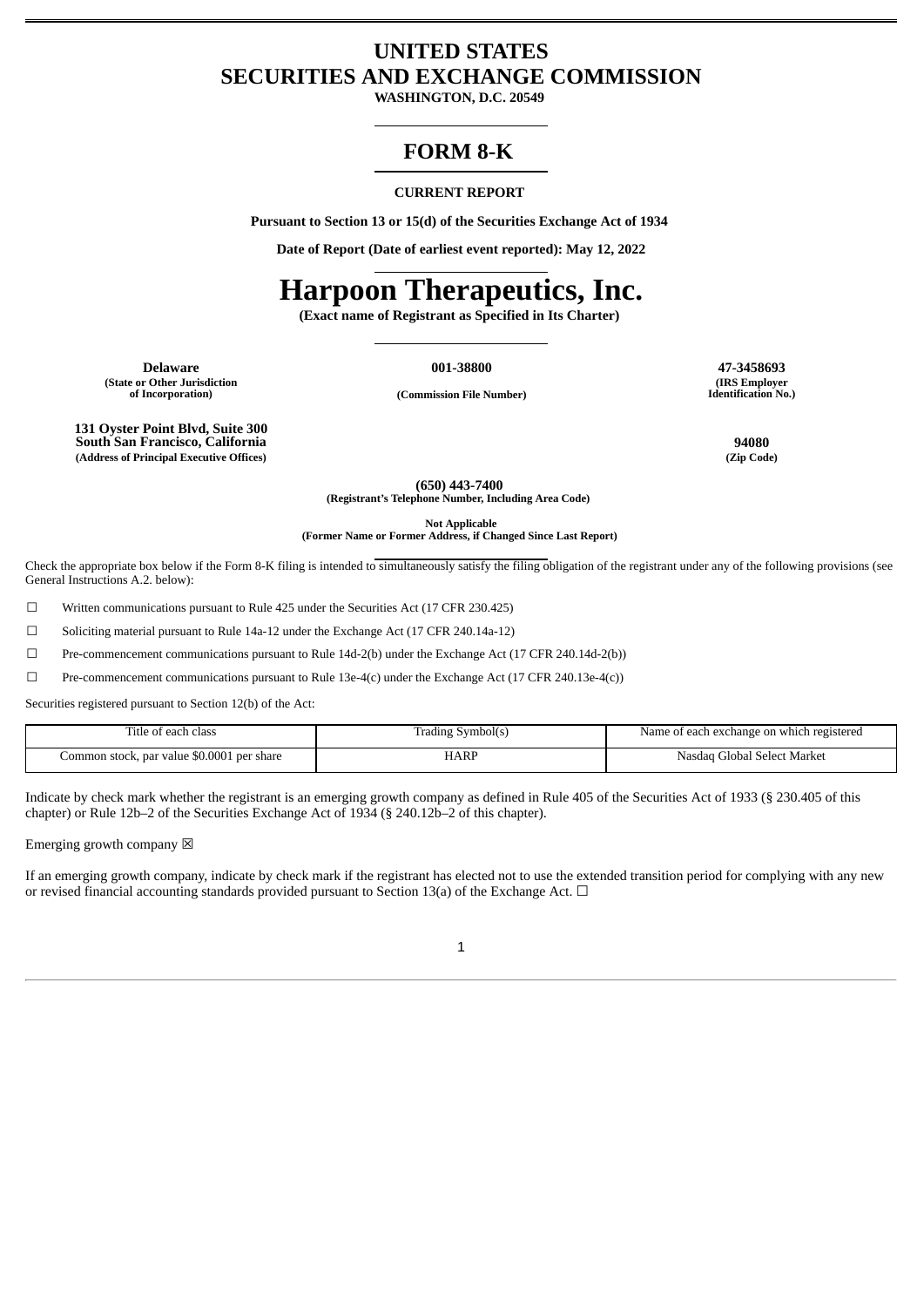#### **Item 2.02 Results of Operations and Financial Condition.**

On May 12, 2022, Harpoon Therapeutics, Inc. ("Harpoon") issued a press release announcing its financial results for the first quarter ended March 31, 2022. A copy of the press release is furnished as Exhibit 99.1 to this Current Report on Form 8-K and is incorporated herein by reference.

The information in this Item 2.02 of this Form 8-K and the Exhibit 99.1 attached hereto shall not be deemed "filed" for purposes of Section 18 of the Securities Exchange Act of 1934, as amended (the "Exchange Act"), or otherwise subject to the liabilities of that Section, or incorporated by reference in any filing under the Securities Act of 1933, as amended, or the Exchange Act, except as shall be expressly set forth by specific reference in such a filing.

#### **Item 9.01 Financial Statements and Exhibits.**

(d) Exhibits.

| Exhibit<br>$N_0$ . | Description                                                                 |
|--------------------|-----------------------------------------------------------------------------|
| 99.1               | Press Release dated May 12, 2022.                                           |
| 104                | Cover Page Interactive Data File (embedded within the Inline XBRL document) |

2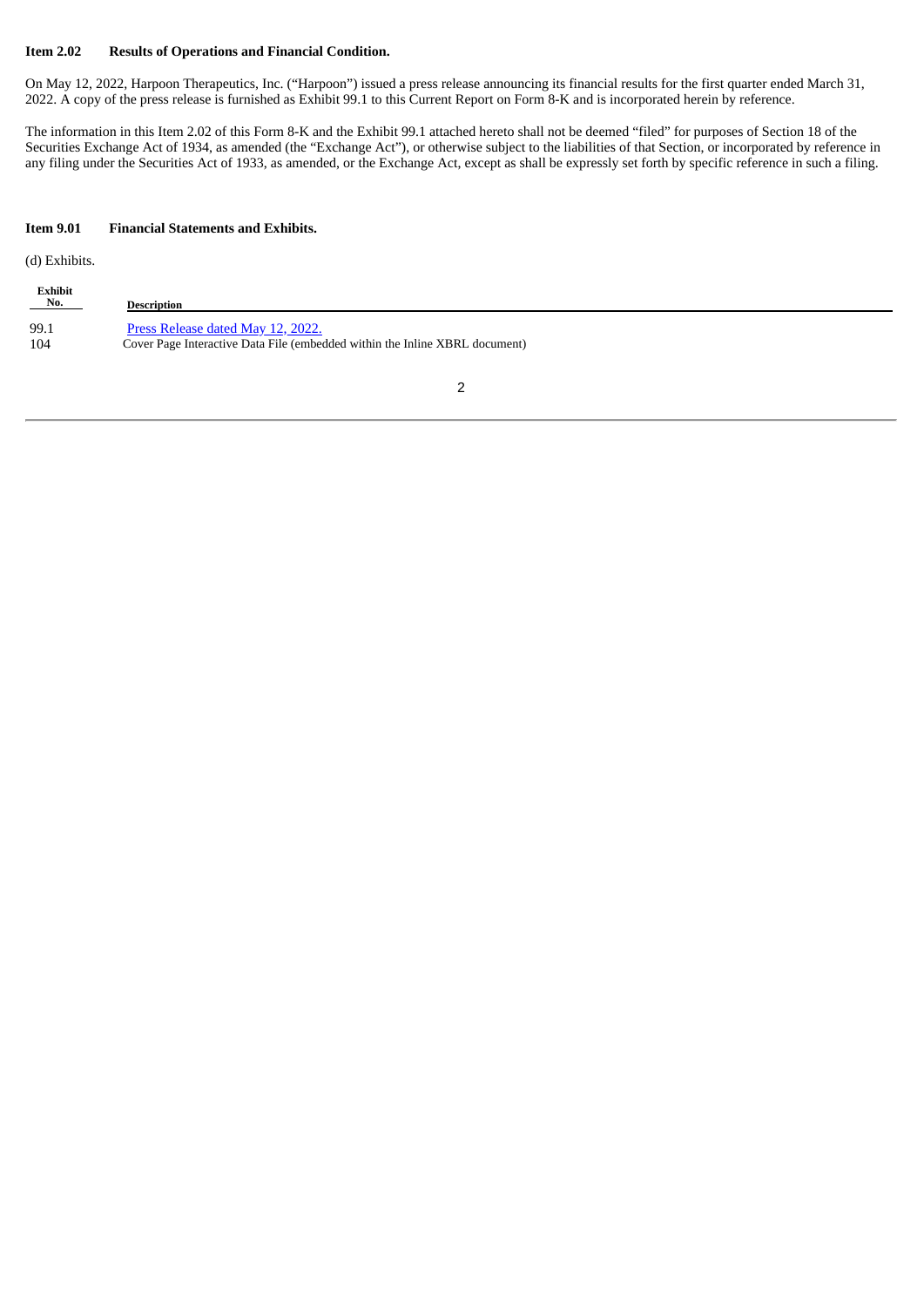## **SIGNATURES**

Pursuant to the requirements of the Securities Exchange Act of 1934, the registrant has duly caused this report to be signed on its behalf by the undersigned hereunto duly authorized.

# **HARPOON THERAPEUTICS, INC.**

By: /s/ Julie Eastland Julie Eastland President and Chief Executive Officer

Dated: May 12, 2022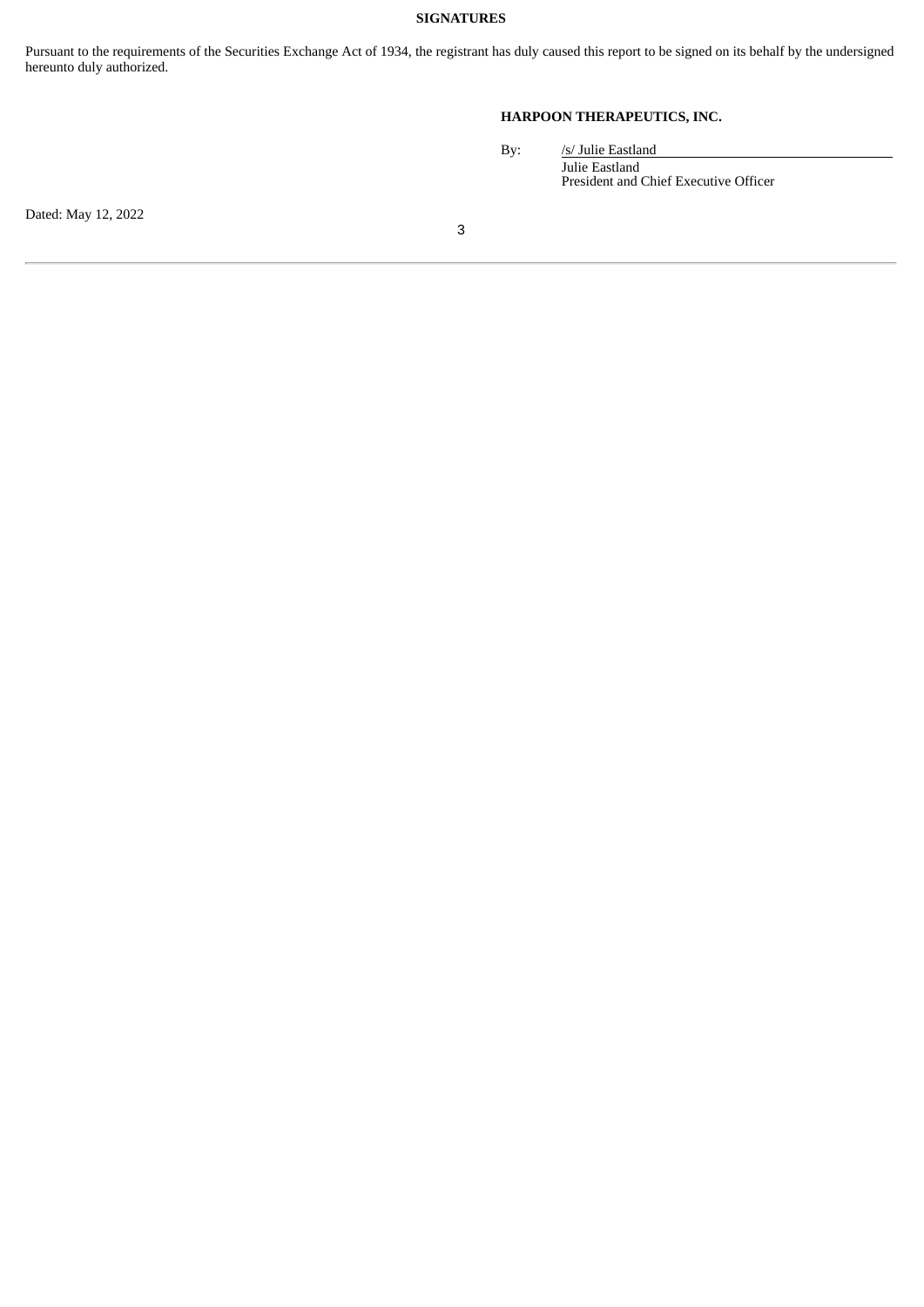#### <span id="page-3-0"></span>**FOR IMMEDIATE RELEASE**

## **Harpoon Therapeutics Reports First Quarter 2022 Financial Results and Provides Corporate Update**

**SOUTH SAN FRANCISCO, Calif., May 12, 2022** - Harpoon Therapeutics, Inc. (Nasdaq: HARP), a clinical-stage immunotherapy company developing novel T cell engagers, today reported financial results for the first quarter ended March 31, 2022 and provided a corporate update.

"We continue to advance our robust pipeline of T cell engagers and explore their therapeutic potential in areas of unmet medical need," said Julie Eastland, President and Chief Executive Officer of Harpoon Therapeutics. "We anticipate upcoming milestones in the second half of the year for our lead programs from our TriTAC<sup>®</sup> platform and our next generation ProTriTAC<sup>®</sup> T cell engager HPN601 in solid tumors. We look forward to sharing our progress as we work to bring these important therapeutic options to patients."

#### **First Quarter 2022 Recent Highlights and Upcoming Milestones**

Enrollment continues across Harpoon's portfolio of novel T cell engagers for the treatment of cancer:

#### **Tri-specific T cell Activating Construct (TriTAC®) Platform**

HPN328 (DLL3) Phase 1/2 trial in small cell lung cancer (SCLC) and neuroendocrine cancers

- Harpoon plans to present interim clinical results from the ongoing Phase 1 part of the study in a poster presentation at the upcoming American Society of Clinical Oncology Annual Meeting 2022 on June 6 at 8:00 a.m. CT.
- In May 2022, Harpoon entered into a Master Clinical Supply Agreement with F. Hoffmann-La Roche Ltd for the supply of atezolizumab (Tecentriq ®) for use in the Company's planned clinical trials to evaluate HPN328 in combination with atezolizumab for the treatment of patients with SCLC.
- In March 2022, the U.S. Food and Drug Administration (FDA) granted Orphan Drug designation to HPN328 for the treatment of patients with SCLC.
- Harpoon is continuing dose escalation with the goal to identify expansion dose(s) by year-end 2022.

HPN217 (BCMA) Phase 1/2 trial for relapsed, refractory multiple myeloma

- In March 2022, the FDA granted Fast Track designation to HPN217 for the treatment of patients with relapsed, refractory multiple myeloma.
- Compelling initial clinical activity observed in dose escalation phase of ongoing trial. Maximum tolerated dose (MTD) has not been reached and enrollment in escalation cohorts continues in first half of 2022.

1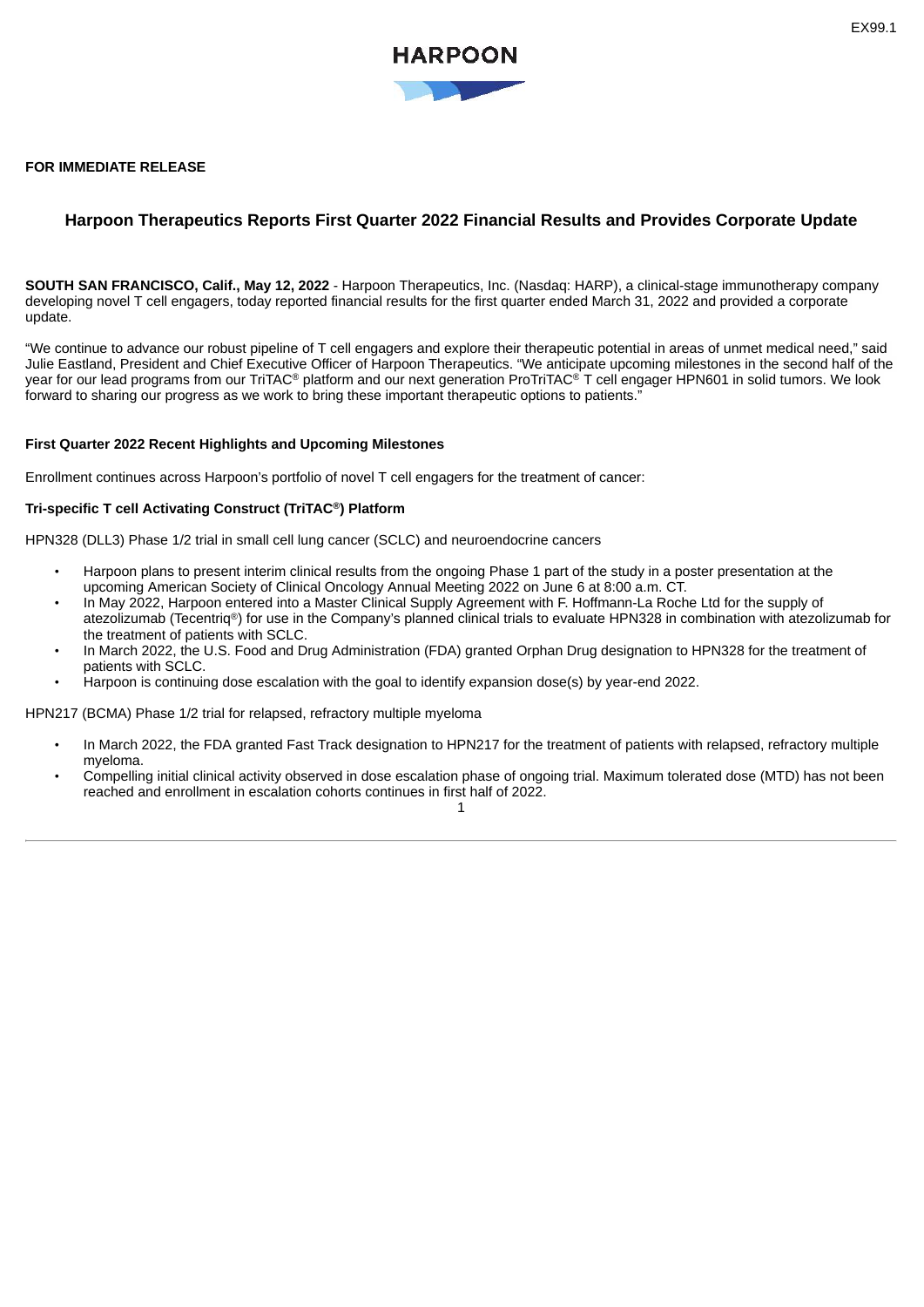• Harpoon plans to initiate a Phase 2 dose expansion trial in the second half of 2022.

#### HPN536 (MSLN) Phase 1/2a trial for tumors expressing mesothelin

• The dose escalation phase of the ongoing Phase 1/2a clinical trial for cancers expressing mesothelin is ongoing and is expected to be complete by year-end 2022.

#### **ProTriTAC™**

ProTriTAC™ is a conditionally active T cell engager platform that is designed to be preferentially active in the tumor. This enables our T cell engagers to address more broadly expressed solid tumor targets across multiple tumor types.

HPN601 (EpCAM)

- HPN601 is the first conditionally active T cell engager based on the ProTriTAC™ platform. EpCAM is expressed in a broad range of solid tumors, including gastrointestinal cancers, potentially enabling HPN601 to address multiple indications with high unmet medical need.
- Harpoon expects to advance HPN601 with an IND submission in the second half of 2022.

#### **TriTAC-XR**®

The proprietary TriTAC-XR extended-release T cell engager platform is designed to minimize on-target cytokine release syndrome (CRS), a characteristic of many T cell engagers that can lead to dose limiting toxicities and can reduce the efficacy of these potent anti-tumor drugs.

• In April 2022, preclinical data supporting Harpoon's TriTAC-XR platform were highlighted in a poster presentation at the American Association for Cancer Research Annual Meeting, demonstrating improved safety by minimizing CRS.

#### **First Quarter 2022 Financial Results**

- Harpoon ended the first quarter of 2022 with \$112.5 million in cash, cash equivalents and marketable securities compared to \$136.6 million as of December 31, 2021. Current cash is expected to fund operations through the first half of 2023.
- Revenue for the quarter ended March 31, 2022 was \$5.9 million, compared to \$9.0 million for the quarter ended March 31, 2021. The decrease in revenue was primarily due to lower revenue recognized from the Amended and Restated Discovery Collaboration Agreement with AbbVie.
- Research and development (R&D) expense for the quarter ended March 31, 2022 was \$20.8 million, compared to \$16.2 million for the quarter ended March 31, 2021. The increase primarily arose from higher clinical development and personnel-related expense, which included conducting preclinical studies and clinical trials for HPN328, HPN217 and HPN536.
- General and administrative (G&A) expense for the quarter ended March 31, 2022 was \$5.4 million, compared to \$4.6 million for the quarter ended March 31, 2021. The increase was primarily attributable to an increase in personnel expenses related to an increase in headcount and other professional services to support Harpoon's operations as a public company.
- Net loss for the quarter ended March 31, 2022 was \$20.3 million, compared to \$61.7 million for the quarter ended March 31, 2021. The prior year period included a \$50 million legal settlement expense.

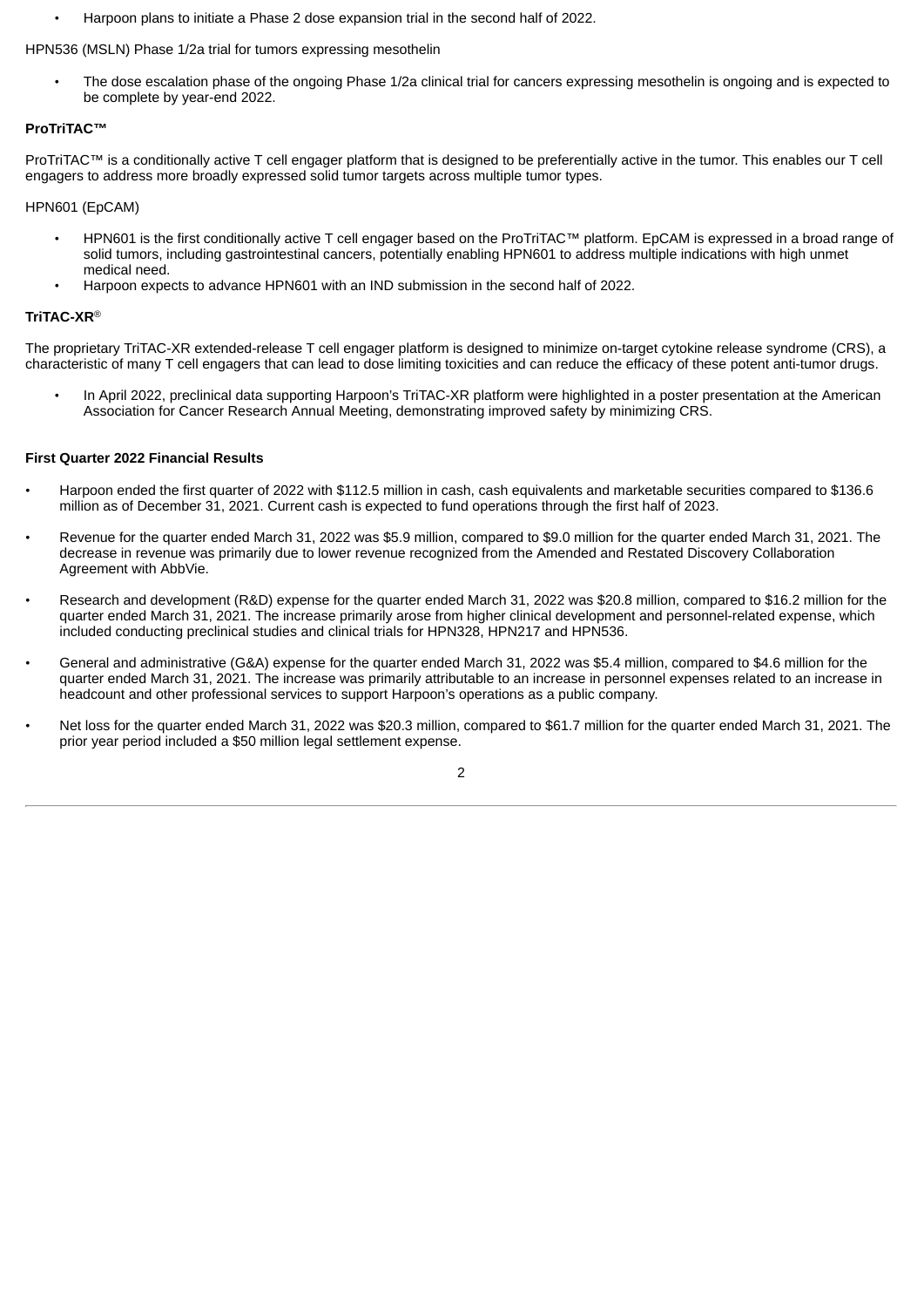### **About Harpoon Therapeutics**

Harpoon Therapeutics is a clinical-stage immunotherapy company developing a novel class of T cell engagers that harness the power of the body's immune system to treat patients suffering from cancer and other diseases. T cell engagers are engineered proteins that direct a patient's own T cells to kill target cells that express specific proteins, or antigens, carried by the target cells. Using its proprietary Tri-specific T cell Activating Construct (TriTAC®) platform, Harpoon is developing a pipeline of novel TriTACs initially focused on the treatment of solid tumors and hematologic malignancies. HPN217 targets BCMA and is in a Phase 1/2 trial for relapsed, refractory multiple myeloma. HPN328 targets DLL3 and is in a Phase 1/2 trial for small cell lung cancer and other DLL3-associated tumors. HPN536 targets mesothelin and is in a Phase 1/2a trial for cancers expressing mesothelin, initially focused on ovarian and pancreatic cancers. Harpoon has also developed a proprietary ProTriTAC™ platform, which applies a prodrug concept to its TriTAC platform to create a therapeutic T cell engager that remains inactive until it reaches the tumor. The company's third proprietary technology platform, extended release TriTAC-XR, is designed to mitigate cytokine release syndrome. For additional information about Harpoon Therapeutics, please visit www.harpoontx.com.

#### **Cautionary Note on Forward-looking Statements**

This press release contains forward-looking statements within the meaning of the Private Securities Litigation Reform Act of 1995. Words such as "anticipate," "could," "expect," "look forward," "plan," "potential," "target," "will," and similar expressions (as well as other words or expressions referencing future events, conditions or circumstances) are intended to identify forward-looking statements. These forwardlooking statements are based on Harpoon Therapeutics' expectations and assumptions as of the date of this press release. Each of these forward-looking statements involves risks and uncertainties that could cause Harpoon Therapeutics' clinical development programs, future results or performance to differ significantly from those expressed or implied by the forward-looking statements. Forward-looking statements contained in this press release include, but are not limited to, statements about the development and advancement of Harpoon Therapeutics' platforms and product candidates, including cash sufficiency forecast, progress, timing, scope, design and interim results of clinical trials, ability of TriTAC-XR T cell engager platform to mitigate toxicities, such as cytokine release syndrome, the candidate's safety and tolerability profile, and other statements that are not historical fact. Many factors may cause differences between current expectations and actual results, including unexpected safety or efficacy data observed during clinical studies, preliminary data and trends may not be predictive of future data or results, may not demonstrate safety or efficacy or lead to regulatory approval by the FDA or other regulatory agencies, clinical trial site activation or enrollment rates that are lower than expected, unanticipated or greater than anticipated impacts or delays due to COVID-19, changes in expected or existing competition, changes in the regulatory environment, the uncertainties and timing of the regulatory approval process, the timing and results of unexpected litigation or other disputes, and the sufficiency of Harpoon Therapeutics' cash resources. These and other factors that may cause Harpoon Therapeutics' actual results to differ from those expressed or implied in the forward-looking statements in this press release are discussed in Harpoon Therapeutics' filings with the U.S. Securities and Exchange Commission, including under "Risk Factors" in Harpoon Therapeutics' annual report on Form 10-K for the year ended December 31, 2021 and future filings by Harpoon Therapeutics. Except as required by law, Harpoon Therapeutics assumes no obligation to update any forward-looking statements contained herein to reflect any change in expectations, even as new information becomes available.

#### **Contacts:**

Harpoon Therapeutics, Inc. Georgia Erbez Chief Financial Officer media@harpoontx.com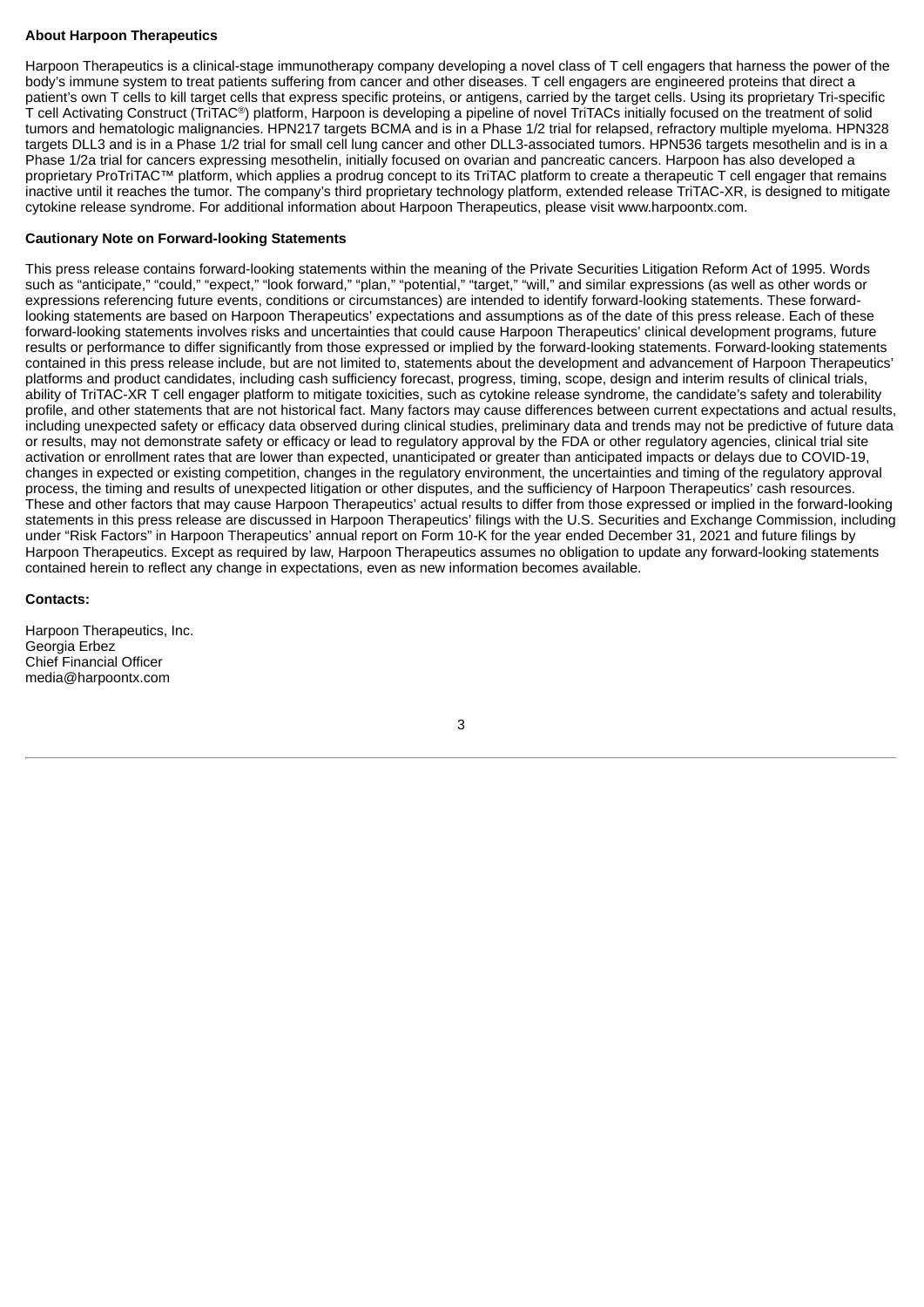ICR Westwicke Robert H. Uhl Managing Director 858-356-5932 robert.uhl@westwicke.com